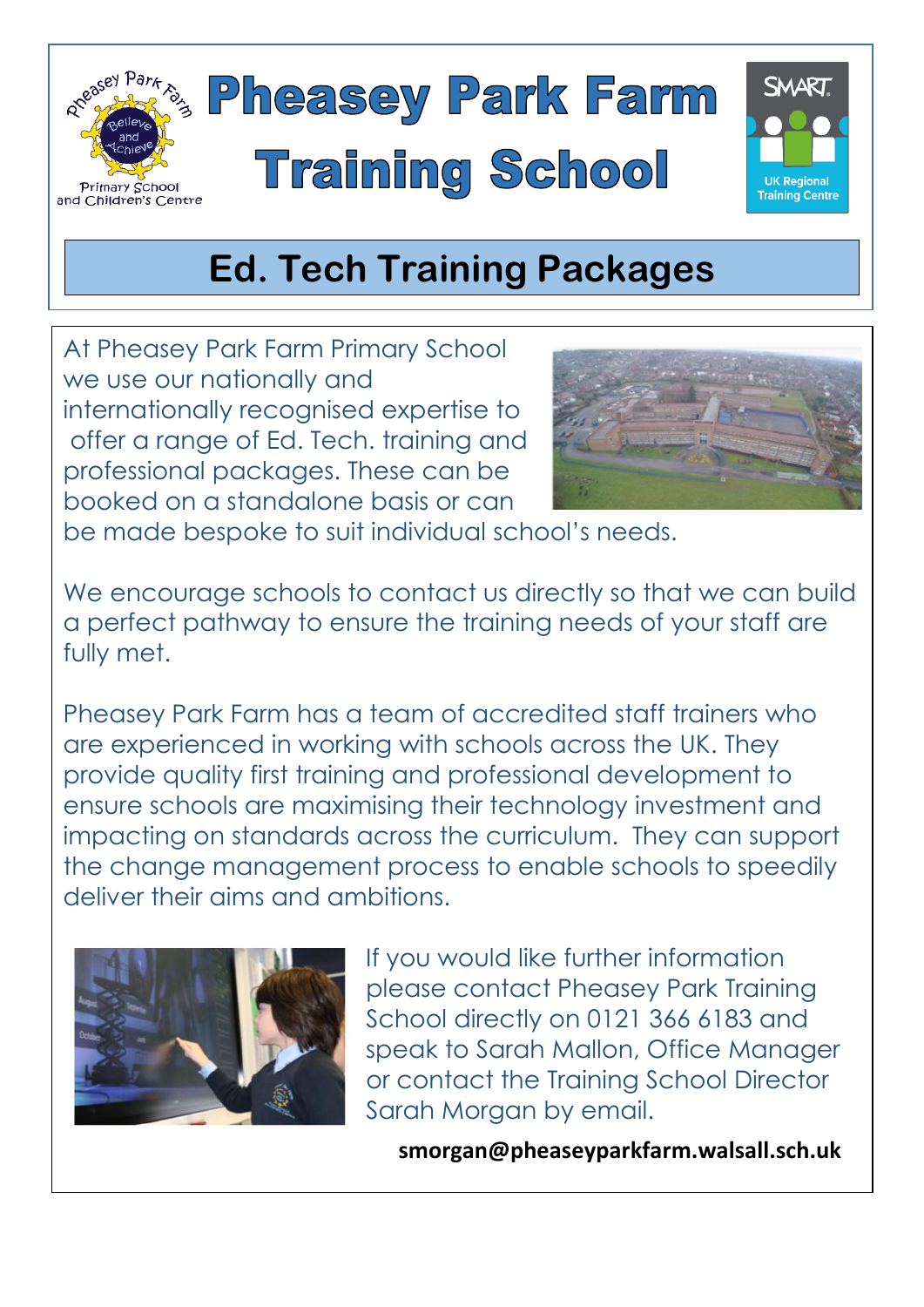## **Training & Professional Development Details**

| Course                                                   | <b>Audience</b>                                                             | Content                                                                                                                                                                                                                                                                                                                                                                                                                                                                                                                                                                                                                                                                                                                                           | Cost                                                                                                                                                                                                          |
|----------------------------------------------------------|-----------------------------------------------------------------------------|---------------------------------------------------------------------------------------------------------------------------------------------------------------------------------------------------------------------------------------------------------------------------------------------------------------------------------------------------------------------------------------------------------------------------------------------------------------------------------------------------------------------------------------------------------------------------------------------------------------------------------------------------------------------------------------------------------------------------------------------------|---------------------------------------------------------------------------------------------------------------------------------------------------------------------------------------------------------------|
| School<br><b>Visioning</b><br><b>Visit</b>               | Headteachers,<br>Senior<br>Leaders and<br>Ed. Tech<br>Leads.                | Half Day visit to Pheasey Park Farm Primary School<br>Enables Senior Leaders of your school to<br>experience our long term vision and outcomes and<br>to develop your own. See technology in full use<br>across the school and observe a lesson in Europe's<br>first collaborative classroom. This will be followed<br>by a detailed presentation of the factors behind<br>the successful journey that Pheasey Park Farm<br>School has taken to use technology to transform<br>outcomes and how the process has been<br>championed by the Head Teacher. We will then<br>work collaboratively with you to consolidate your<br>vision and create a bespoke training plan and<br>implementation timescale that will work for you<br>and your school. | £175 as a<br>stand-alone<br>visit<br>Could form<br>part of a<br>professional<br>development<br>package<br>(Includes light<br>refreshments)                                                                    |
| <b>Technology</b><br>Lead<br>professional<br>development | Leader of Ed.<br>Tech. within<br>the school<br>and proficient<br>Tech user. | This takes place over 2 terms on a 'Fast Track'<br>approach, with training taking place both at<br>Pheasey Park Farm and within your own school.<br>Overall it will be 2 full days contact time (divided<br>up into half days) as well as online support,<br>planning monitoring and feedback. It will include<br>support with video production and quality<br>assurance standards to ensure SMART Exemplary<br>Educator standard is reached by the end of<br>training. The Technology Lead will be expected to<br>implement activities learnt in training into their<br>daily teaching practice. (Delegate must be class<br>based or have a high teaching commitment).                                                                           | £750 (plus<br>travel cost) as<br>a stand-alone<br>visit however<br>this could form<br>part of a<br>package deal<br>(Includes light<br>refreshments<br>and lunch<br>during full day<br>training at<br>Pheasey) |
| <b>Digital</b><br>Leader<br><b>Training</b>              | Class teachers<br>who are<br>confident in<br>their use of<br>ICT.           | We recommend 4 teachers from different phases<br>of school who are reasonably confident in their use<br>of ICT in everyday teaching for this training.<br>Training will take place at Pheasey Park Farm<br>Primary School over 2 half day training sessions<br>and with the expectation of a 'gap' task being<br>completed by all delegates between training<br>sessions. Once completed these Digital Leads will<br>support the school's Technology Lead to spread<br>good practice and ensure successful<br>implementation of the use of technology across<br>the school in all areas of the curriculum. Online and<br>telephone support will be on hand throughout the<br>training process.                                                    | £95 per<br>delegate as a<br>stand-alone<br><b>Visit</b><br>Could form<br>part of a<br>professional<br>development<br>package<br>(Light<br>refreshment<br>provided)                                            |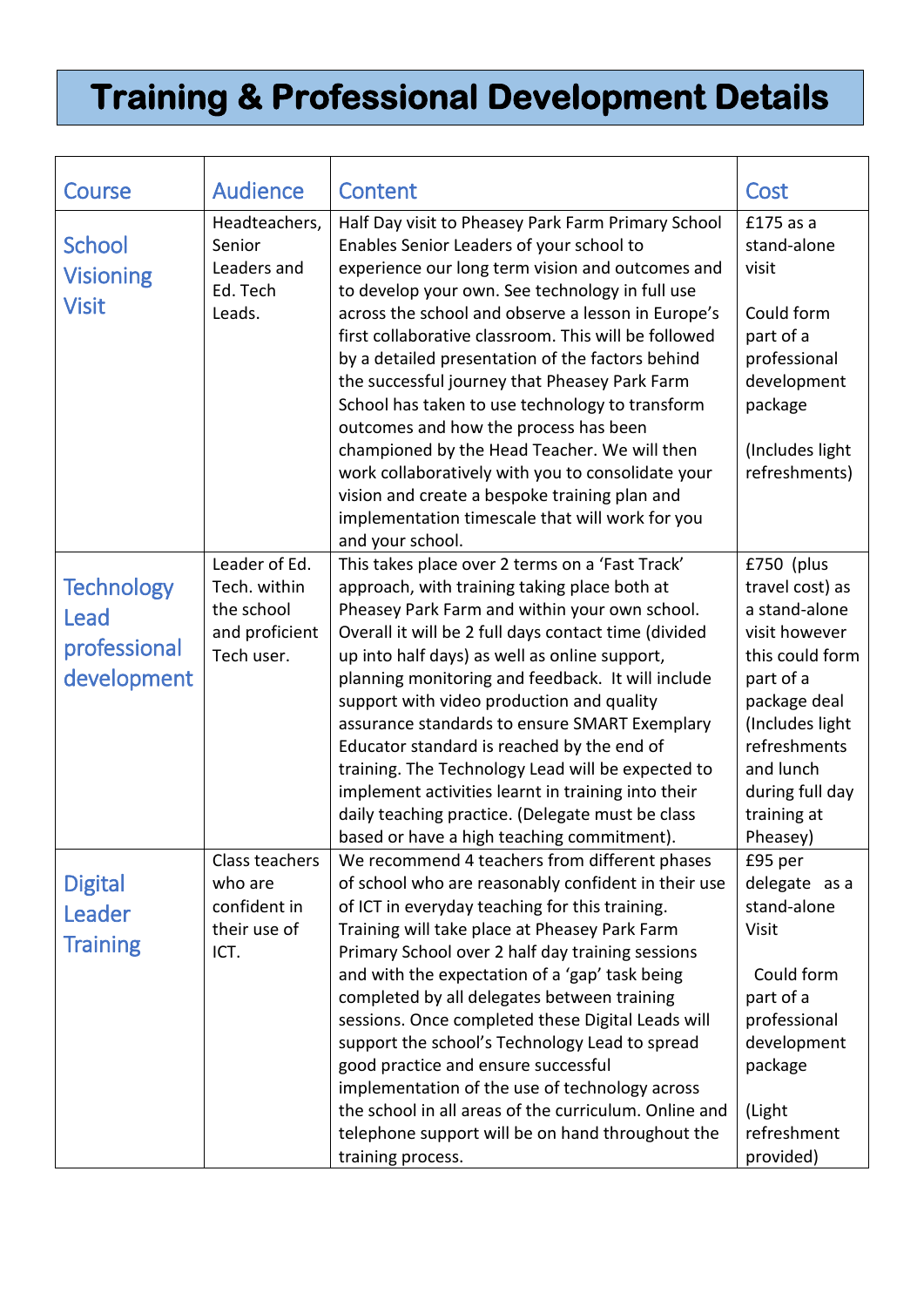|                     | All members     | A whole staff meeting led by the trainers                                                       | £175 (plus travel cost) |
|---------------------|-----------------|-------------------------------------------------------------------------------------------------|-------------------------|
| Whole               | of staff across | from Pheasey Park Farm Primary school                                                           | as a stand-alone visit  |
| <b>School Staff</b> | the school      | working together with your school's                                                             | however this could      |
|                     |                 | Technology Lead to ensure a tailored                                                            | form part of a package  |
| <b>Meeting</b>      |                 | provision is delivered to suit the needs of                                                     | deal                    |
|                     |                 | your school. 1 half day planning meeting is                                                     |                         |
|                     |                 | undertaken with the Technology Lead prior                                                       |                         |
|                     |                 | to the 1 hour Staff Meeting being                                                               |                         |
|                     |                 | undertaken.                                                                                     |                         |
|                     | Whole School    | Enable your school to make the very best                                                        | £1300 (plus travel      |
| Full                |                 | start to using SMART Technologies to its                                                        | cost)                   |
| Professional        |                 | fullest potential and ensure it has the                                                         |                         |
|                     |                 | biggest impact on outcomes. This can be                                                         | *A saving of £180.      |
| <b>Development</b>  |                 | done through the package deal which                                                             |                         |
|                     |                 | offers the school huge savings.                                                                 |                         |
| Package             |                 | Included                                                                                        |                         |
|                     |                 | <b>Preliminary School Visit</b>                                                                 |                         |
|                     |                 | <b>Technology Lead Training</b>                                                                 |                         |
|                     |                 | Digital Leader Training for 4 delegates                                                         |                         |
|                     |                 | <b>Whole School Staff Meeting</b>                                                               |                         |
|                     | Whole School    | 2 SMART Trainers will work with your Staff                                                      | £350 (plus travel cost) |
| <b>Full INSET</b>   |                 | in your School for a whole school INSET                                                         |                         |
| Day                 |                 | day. The training will be built for your                                                        |                         |
|                     |                 | needs offering a bespoke package. A                                                             |                         |
| (6 hours)           |                 | meeting with a Senior Member of Staff will                                                      |                         |
|                     |                 | be undertaken prior to the training (this                                                       |                         |
|                     |                 | may be undertaken on line) to ensure the                                                        |                         |
|                     |                 | training delivered meets your school's                                                          |                         |
|                     | Whole School    | requirements.                                                                                   |                         |
| <b>Half Day</b>     |                 | 2 SMART Trainers will work with your Staff<br>in your School for a half school INSET day.       | £200 (plus travel cost) |
|                     |                 | The training will be built for your needs                                                       |                         |
| <b>INSET</b>        |                 | offering a bespoke package. A meeting                                                           |                         |
|                     |                 | with a Senior Member of Staff will be                                                           |                         |
| (3 hours)           |                 | undertaken prior to the training (this may                                                      |                         |
|                     |                 |                                                                                                 |                         |
|                     |                 |                                                                                                 |                         |
|                     |                 |                                                                                                 |                         |
|                     |                 | be undertaken on line) to ensure the<br>training delivered meets your school's<br>requirements. |                         |



**To make an enquiry please contact Pheasey Park Farm School or complete the booking form below. For further details please contact Mrs Sarah Mallon at Pheasey Park Farm Primary School Wipmeris Way, Great Barr, B43 7DH Telephone:0121 366 6183 Email [PA@pheaseyparkfarm.walsall.sch.uk](mailto:PA@pheaseyparkfarm.walsall.sch.uk)**